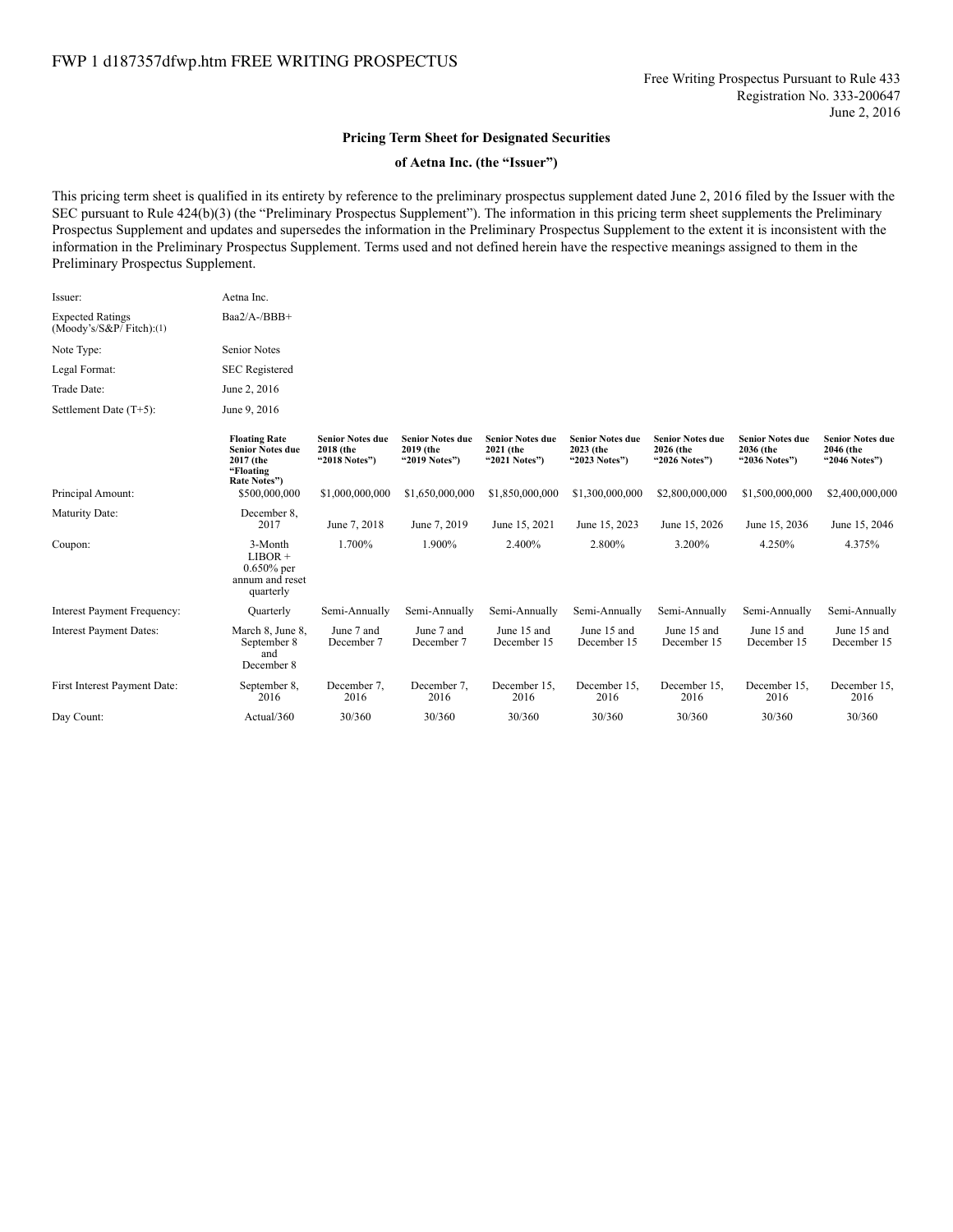|                                          | <b>Floating Rate</b><br><b>Senior Notes due</b><br>2017 (the<br>"Floating<br>Rate Notes") | <b>Senior Notes due</b><br>2018 (the<br>"2018 Notes") | <b>Senior Notes due</b><br>2019 (the<br>"2019 Notes") | <b>Senior Notes due</b><br>2021 (the<br>"2021 Notes") | <b>Senior Notes due</b><br>2023 (the<br>"2023 Notes") | <b>Senior Notes due</b><br>2026 (the<br>"2026 Notes") | <b>Senior Notes due</b><br>2036 (the<br>"2036 Notes") | <b>Senior Notes due</b><br>2046 (the<br>"2046 Notes") |
|------------------------------------------|-------------------------------------------------------------------------------------------|-------------------------------------------------------|-------------------------------------------------------|-------------------------------------------------------|-------------------------------------------------------|-------------------------------------------------------|-------------------------------------------------------|-------------------------------------------------------|
| Pricing Benchmark:                       | N/A                                                                                       | $0.875%$ due<br>May 31,<br>2018                       | $0.875%$ due<br>May 15,<br>2019                       | 1.375% due<br>May $31$ ,<br>2021                      | 1.625% due<br>May 31,<br>2023                         | 1.625% due<br>May 15,<br>2026                         | $2.500\%$ due<br>February 15.<br>2046                 | 2.500% due<br>February 15,<br>2046                    |
| Benchmark Spot:                          | N/A                                                                                       | 99-31                                                 | 99-18                                                 | $100-03+$                                             | $100-00+$                                             | 98-15                                                 | $98-10+$                                              | $98-10+$                                              |
| Benchmark Yield:                         | N/A                                                                                       | 0.891%                                                | 1.026%                                                | 1.352%                                                | 1.623%                                                | 1.794%                                                | 2.581%                                                | 2.581%                                                |
| Reoffer Spread to Benchmark<br>Treasury: | N/A                                                                                       | 85 basis<br>points                                    | 90 basis<br>points                                    | 105 basis<br>points                                   | 120 basis<br>points                                   | 145 basis<br>points                                   | 170 basis<br>points                                   | 180 basis<br>points                                   |
| Reoffer Yield:                           | N/A                                                                                       | 1.741%                                                | 1.926%                                                | 2.402%                                                | 2.823%                                                | 3.244%                                                | 4.281%                                                | 4.381%                                                |
| Price to Public / Reoffer Price:         | 100.000%                                                                                  | 99.920%                                               | 99.925%                                               | 99.990%                                               | 99.854%                                               | 99.626%                                               | 99.585%                                               | 99.900%                                               |
| <b>Underwriting Fees:</b>                | 0.200%                                                                                    | 0.250%                                                | 0.450%                                                | $0.600\%$                                             | 0.625%                                                | 0.650%                                                | 0.875%                                                | 0.875%                                                |

Use of Proceeds:<br>The net proceeds are expected to be used (i) to fund a portion of the cash portion of the purchase price of the Issuer's acquisition of Humana Inc. (the<br>"merger"); or (ii) if the merger is not completed, t expected to be used for general corporate purposes, including the possible payment of a termination fee under the merger agreement and repayment of a portion of the Special Mandatory Redemption Notes.

Optional Redemption: With respect to the Floating Rate Notes, none.

With respect to the 2018 Notes, at any time, the 2018 Notes may be redeemed, in whole or in part at the option of the Issuer, at a redemption price equal to the greater of (a) 100% of the principal amount of the 2018 Notes principal amount of the 2018 Notes being redeemed and (ii) all required remaining scheduled interest payments due on the 2018 Notes being redeemed, discounted to, but excluding, the redemption date on a semi-annual basis (assuming a 360-day year consisting of twelve 30-day months) at the Treasury Rate, plus 15 basis points; plus, in each case, any interest accrued but not paid to, but excluding, the date of redemption.

With respect to the 2019 Notes, at any time, the 2019 Notes may be redeemed, in whole or in part at the option of the Issuer, at a redemption price equal to the greater of (a) 100% of the principal amount of the 2019 Notes principal amount of the 2019 Notes being redeemed and (ii) all required remaining scheduled interest payments due on the 2019 Notes being redeemed, discounted to, but excluding, the redemption date on a semi-annual basis (assuming a 360-day year consisting of twelve 30-day months) at the Treasury Rate, plus 15 basis points; plus, in each case, any interest accrued but not paid to, but excluding, the date of redemption.

With respect to the 2021 Notes, the 2023 Notes, the 2026 Notes, the 2036 Notes and the 2046 Notes, each series may be redeemed at any time, in<br>whole or in part, at the option of the Issuer (A) prior to the Par Call Date fo amount of the series of Notes being redeemed and (ii) all required remaining scheduled interest payments due on the series of Notes being redeemed, in each case calculated as if the maturity date of the series of Notes being redeemed was the Redemption Maturity Date for such series (as set forth in the table below), discounted to, but excluding, the redemption date on a semi-annual basis (assuming a 360-day year consisting of twelve 30-day<br>months) at the Treasury Rate, plus the Make-Whole Spread for such series (as s in each case, any interest accrued but not paid to, but excluding, the date of redemption.

| Series     | Par Call Date     | <b>Redemption Maturity Date</b> | <b>Make-Whole Spread</b> |
|------------|-------------------|---------------------------------|--------------------------|
| 2021 Notes | May 15, 2021      | May 15, 2021                    | 20 basis points          |
| 2023 Notes | April 15, 2023    | April 15, 2023                  | 20 basis points          |
| 2026 Notes | March 15, 2026    | March 15, 2026                  | 25 basis points          |
| 2036 Notes | December 15, 2035 | December 15, 2035               | 30 basis points          |
| 2046 Notes | December 15, 2045 | December 15, 2045               | 30 basis points          |
|            |                   |                                 |                          |